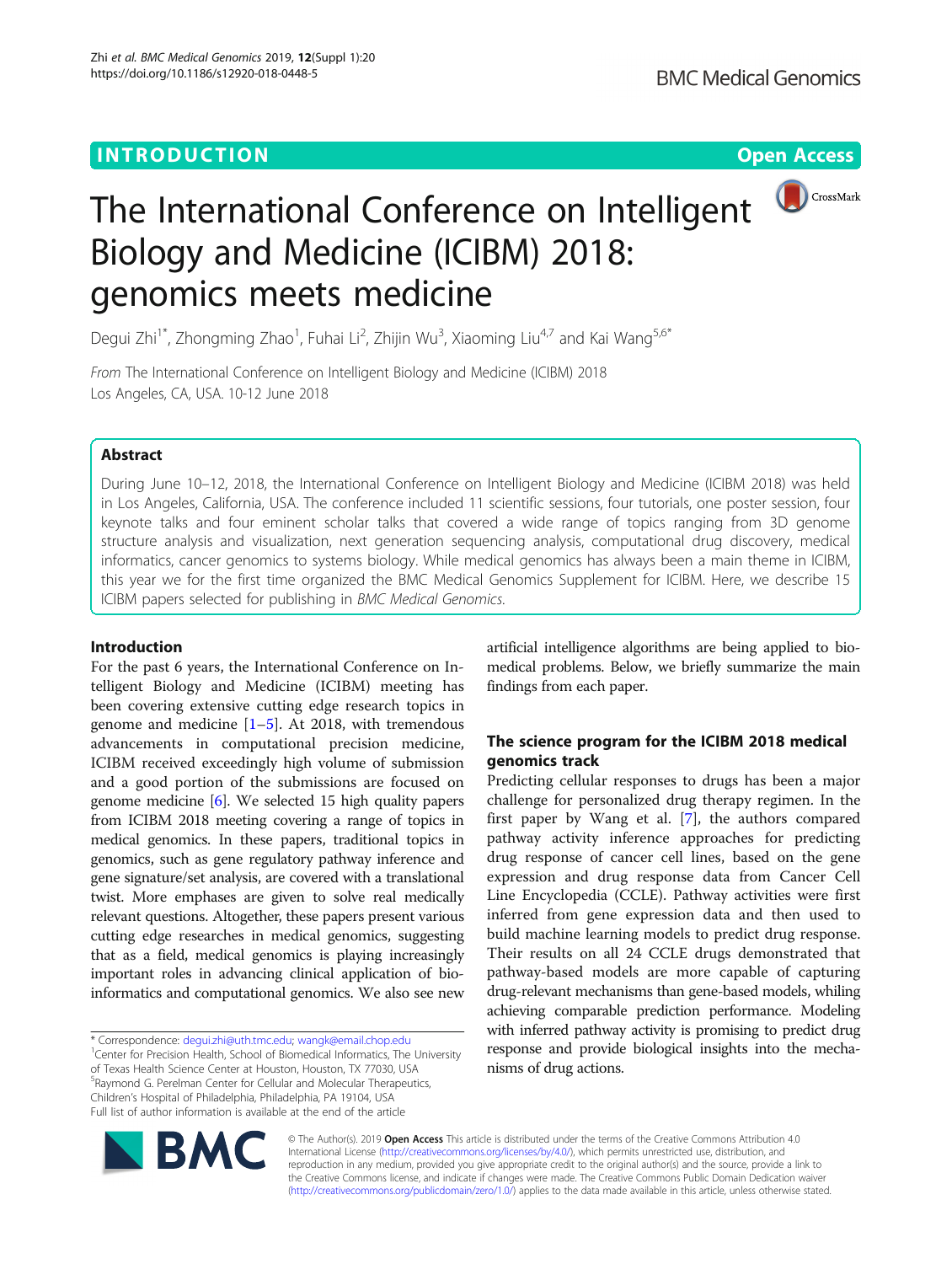The next paper by Zhang et al. [\[8\]](#page-3-0) aimed to develop an lncRNA-related method to identify traditional mRNA biomarkers. Traditional methods do not consider the regulatory and positional relationship between mRNA and lncRNA. The combined analysis of mRNA and lncRNA is likely to facilitate the identification of biomarkers with higher confidence. They selected mRNA biomarkers based on two criteria: 1) differential expression between normal and cancer tissue samples; 2) a positional relationship to lncRNAs that are differentially expressed between normal and cancer samples. Their results suggested that mRNAs expression profiles coexpressed with positionally related lncRNAs can provide important insights into early diagnosis and gene therapy of HCC.

The next paper from Fan et al. [[9\]](#page-3-0) proposed a gene signature selection strategy for TCGA data by integrating the gene expression data, the methylation data and the prior knowledge about cancer biomarkers. A fuzzy rule based classification method was applied in the model construction for performance evaluation. The prediction results from the cross validation and independent validation indicated that, the gene signatures extracted with our fuzzy rule based integrative feature selection strategy were more robust, and had the potential to offer better prediction results. Notably, PTCHD3 gene was selected as a discriminating gene in 3 out of the 6 cancers, which suggested that it might play important role in the cancer risk and would be worthy for the intensive investigation.

In the next paper by Djotsa et al. [\[10\]](#page-3-0), the authors propose a new function prediction based approach to discover cancer driver genes through a gene-based permutation approach. Their method not only covers gene coding regions as many other methods focused on, but also interrogates non-coding regions. The permutation model was implemented independently using seven popular deleteriousness prediction scores covering splicing regions, coding regions and pan-genome. They applied this new approach to somatic single nucleotide variants from whole-genome sequences of 119 breast and 24 lung cancer patients and compared the performance of the seven scores. Their results suggested multiple candidate driver genes, and showed the advantage of using pan-genome deleteriousness prediction scores, compared to using missense-specific deleteriousness prediction scores.

The next study by Han et al. [\[11](#page-3-0)] was aimed to identify functional exon skipping events and genetic variation influencing the alternative splicing in Alzheimer's disease (AD). They analyzed RNA-Seq data of hippocampal tissues. Their RNA-Seq analysis revealed not only two functional exons in RELN and one exon in NOS1 more skipped in AD patients compared to cognitively normal elderly individuals, but also splicing-affecting SNPs associated with amyloid-β deposition in the brain. Their integrative analysis with multiple omics and neuroimaging

data confers possible mechanisms for understanding AD pathophysiology through exon skipping. This result may provide a useful resource of a novel therapeutic development.

In the next paper by Menor et al. [\[12](#page-3-0)], a novel method for discovering somatic mutation based prognostic signatures for cancer was demonstrated and evaluated. The proposed mutation tumor frequency ratio (MFR) profiles used the log2 ratio of the tumor mutation frequency to the paired normal mutation frequency of a gene. Prognostic signatures for lung adenocarcinoma and colorectal adenocarcinoma were generated using Cox analysis of MFR and other existing types of somatic mutation profiles. Among all methods tested, only MFR profiles achieves statistically significant risk stratification on the validation dataset. This result demonstrated the robustness of MFR profiles and its potential to be a powerful prognostic tool in cancer.

Although many methods have been developed for predicting the single nucleotide variant effects, only a few have been specifically designed for identifying deleterious sSNVs (synonymous single nucleotide variants). In the next work by Shi et al.  $[13]$  $[13]$ , the authors proposed a method, namely IDSV (Identification of Deleterious Synonymous Variants), to predict deleterious sSNVs by using a wide variety of features. Experimental results on benchmark datasets demonstrated that IDSV outperforms other methods in identifying pathogenic sSNVs. Their results indicate that besides splicing and conservation features, a new translation efficiency feature is also an informative feature. While the function regions annotation and sequence features were weakly informative, they may have the ability to detect deleterious sSNVs when combined with other features.

The objective of Cheng et al. [[14](#page-3-0)] was to utilize publicly available data sets to identify potential predictive copy number variation (CNV) biomarkers of chemotherapeutic response in pediatric sarcomas. 206 CNV profiles derived from pediatric sarcoma biopsies collected from the public databases TARGET and NCBI-Gene Expression Omnibus (GEO) were compared against that of 22,255 healthy individuals called from the Database of Genomic Variants (DGV) and a pool of 63 genes that harbored amplifications and/or deletions that were found frequently associated with recurrence across all three sarcoma types. By integrating CNVs of Cancer Cell Line Encyclopedia (CCLE) identified in the pool of 63 genes with drug-response data, 33 CNVs were identified as potential predictive biomarkers of therapeutic response. These CNV signatures could potentially be used to delineate patient populations that respond versus those that do not respond to a particular chemotherapy. The large-scale analyses of CNV-drug screening provides a platform to evaluate genetic alterations across aggressive pediatric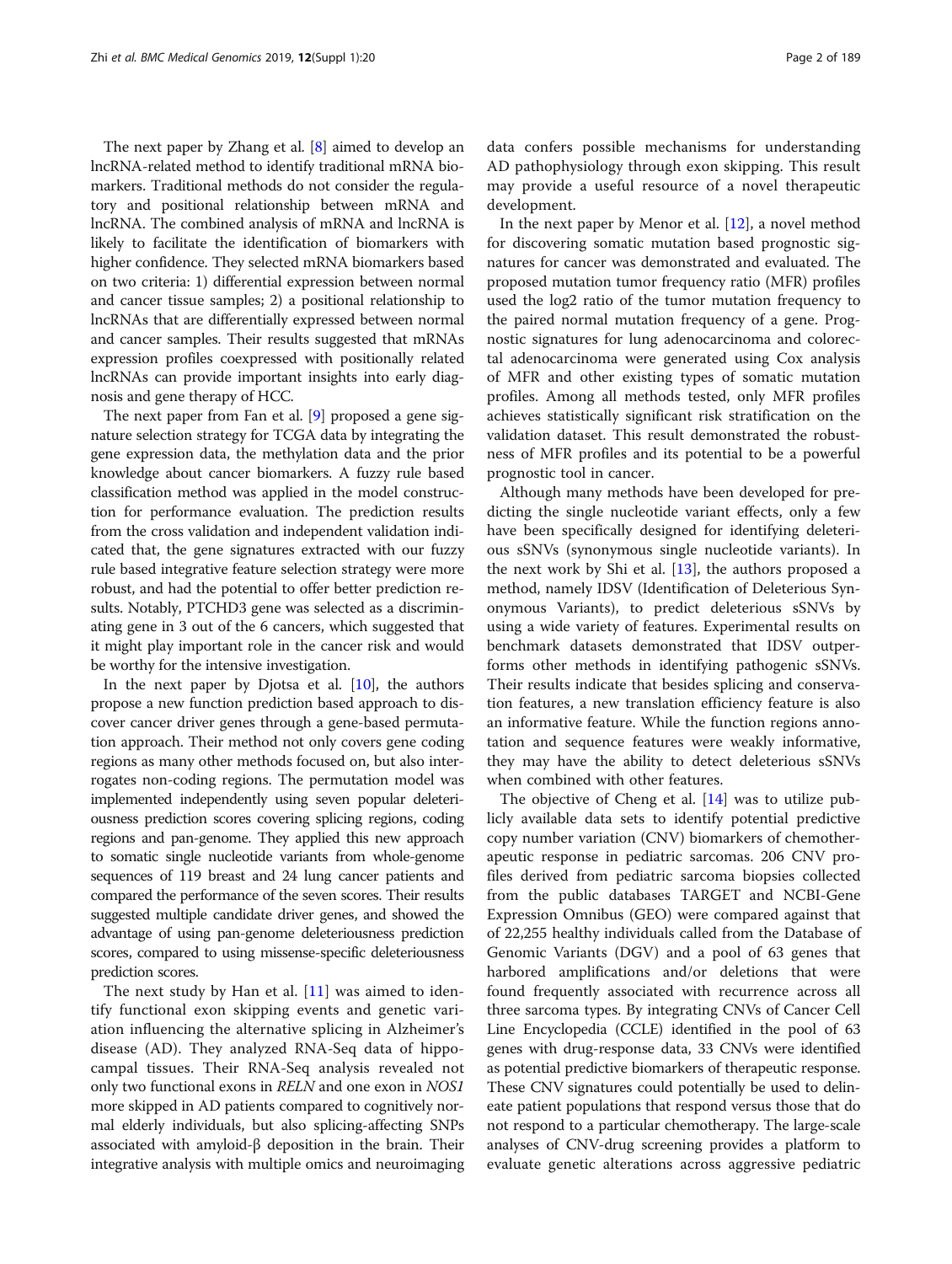sarcomas and provides novel insights into the potential prognostic as well as predictive biomarkers of therapeutic response.

Haplotype phasing is important in cancer genomics, as it facilitates a comprehensive understanding of clonal architecture and further provides potentially valuable reference in clinical diagnosis and treatment. In the next paper of this supplement, Wang et al. [[15\]](#page-3-0) proposed a graph-based computational pipeline to reconstruct clonal haplotypes directly from cancer sequencing data. Comparing to the existing approaches, the proposed algorithm reduces the computation complexity by three bounding strategies. According to a series of experiments, the proposed algorithm was able to identify about 90% in average of the preset clonal haplotypes under different simulation configurations. Therefore, it is considered as a practical algorithm and is robust when the mutation rates are low.

The paper by Li et al. [\[16](#page-3-0)] represents the first regulatory network analysis of genes associated with cleft lip (CL), one of the most frequently occurred congenital birth defects in humans. The authors identified two types of regulation pairs, transcription factor (TF)-gene pair and microRNA-gene pair, using manually curated CL genes and regulatory databases, and constructed comprehensive miRNA-TF mediated co-regulatory networks specific for human CL. They reported novel pathways with potential association with CL etiology, as well as critical hub miRNAs, TFs and genes that may have important roles in the regulation process of CL. Their analysis revealed that the CL-specific regulatory networks had critical disease-causing miRNAs. This study not only unveiled novel miRNAs for further experimental design but also provided some insight into regulatory mechanisms of human CL.

The next paper by Chen and Xu [\[17\]](#page-3-0) integrated several types of networks to explore association between food metabolites and Alzheimer's Disease (AD). They systematically investigated the role of food-derived metabolites and constructed a context-sensitive gene-metabolite-food network to integrate heterogeneous chemical and genetic information. Using this network, they modeled contextspecific inter-relationships among foods, metabolites, human genes and AD. Their results showed that topranked food metabolites were specifically enriched in herbs and spices and shared many common pathways with AD, including the amyloid processing pathway. This study represents the first systems approach to characterizing the effects of food-derived metabolites in AD pathogenesis by mining the relationships among foods, metabolites and human genes.

The paper by Chiu et al. [\[18](#page-3-0)] presents a Deep Neural Network (DNN) model for learning data embeddings of high-dimensional mutation and gene expression profiles.

Based on this model, prediction of drug response of cancer cell lines and tumors based on this model to a panel of 265 anti-cancer drugs outperformed two classical machine learning methods and four analog DNN models. Results from analysis of PanCanAtlas (CITE) data confirmed known molecular mechanisms underlying the resistance of chemotherapy and identified a novel agent, CX-5461, with anti-cancer potential in treating gliomas and hematopoietic malignancies.

Xia et al. [\[19](#page-3-0)] present a method, VirTect, for detecting virus integration sites simultaneously using sequencing data from multiple related samples, from different locations or different time points in the same patient. VirTect uses joint analysis of short reads spanning breakpoints of integration sites from multiple samples. Using a local, precise sandwich alignment algorithm, VirTect achieved high specificity and breakpoint accuracy compared to alternative methods, with lower computational time and memory requirement. With joint analysis of multiple sample data without pooling, VirTect gave exactly the same breakpoint estimate for shared integration sites among different samples, providing convenient input for subsequent analysis of tumor heterogeneity and evolution.

During the past 11 years, genome-wide association studies have reported many thousands of association signals between genetic variants and a specific phenotype. Phenome-Wide Association Studies (PheWAS) take advantage of large patients-based cohorts with a panel of wide range of phenotypes and are well suited to facilitate new marker SNPs as well as SNPs with pleiotropy. The paper by Zhao et al. [\[20](#page-3-0)] presents a PheWAS study considering 67 traits on a large African American cohort and provides invaluable information on this often under-studied population. Their results validated 29 known associations, including eight that were reported for the first time in African Americans. The cross-race validation of disease associated genetic variants strengthens the evidence of these loci's involvement in the disease process and may help identify genes in the causal pathway.

RNA-sequencing has now become a routine technique in genomic studies and data continue to accumulate with increasing rate in the public domain. This enables repurposing of existing data for new applications. In the final paper of this Supplement, Zeng et al. [\[21\]](#page-3-0) presented a deep learning approach that selects normal tissue samples to serve as reference for those cancer studies that do not have own reference samples. The results benchmarked by TCGA data demonstrate its potential for tapping samples from external sources as reference samples for such cancer studies. This could boost the sample size of normal references for cancer (or other disease) studies with few or no normal sample included in the studies. As the public data depositories continue to grow, methods like this will have increasing utility in practice.